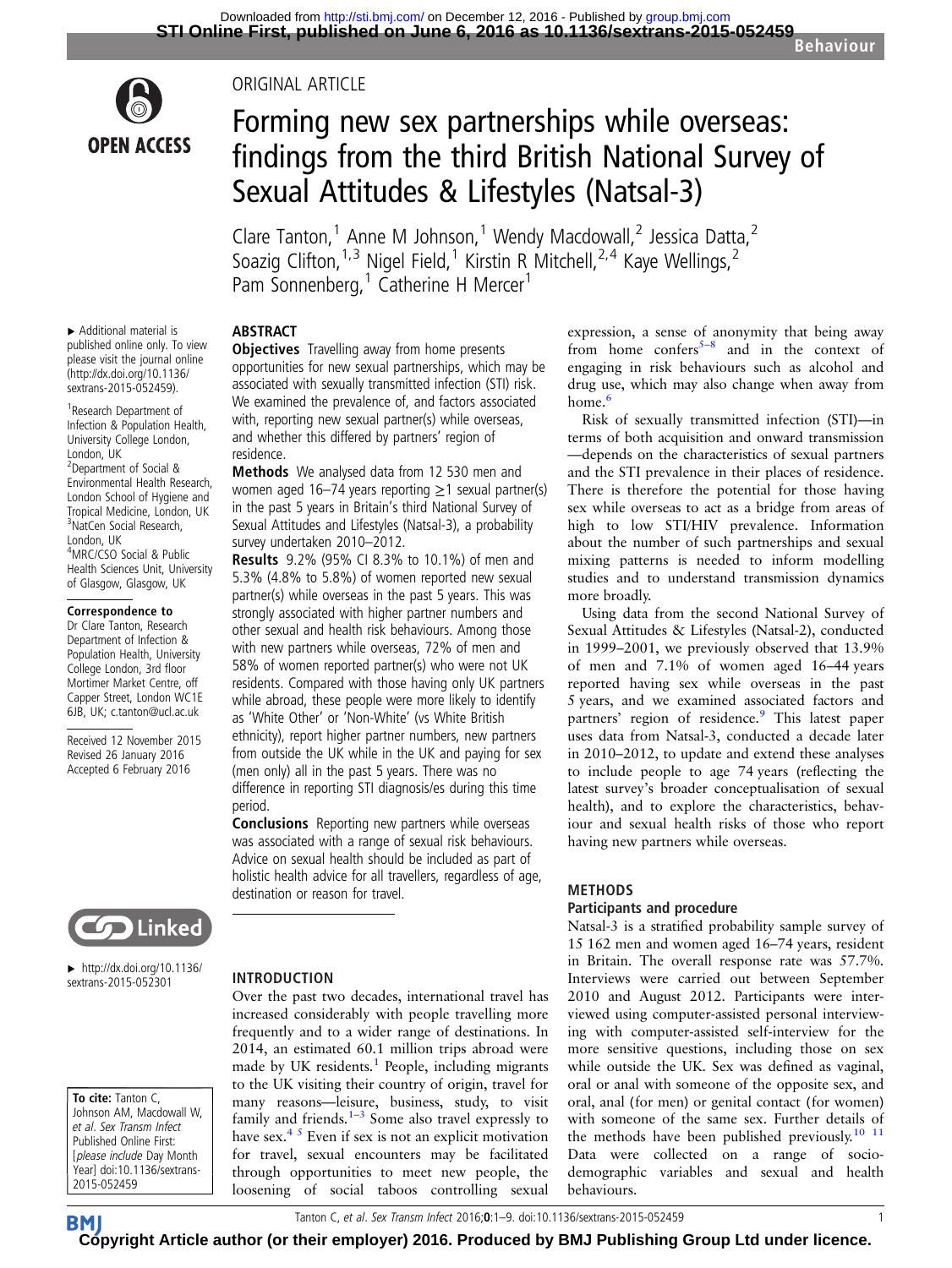Participants reporting one or more sexual partner(s) in the past 5 years were asked whether they had travelled outside the UK in the past 5 years and, if yes, were asked about partner(s) with whom they had had sex *for the first time* while outside the UK, including the number of such partners and their usual region of residence.

# Statistical analysis

Analyses were carried out using Stata (V.13) accounting for the stratification, clustering and weighting of the sample. $10^{-11}$ Weights were applied to account for unequal selection probabilities and non-response to correct for differences in sex, age group and region according to 2011 Census figures. Analyses were restricted to those reporting at least one sexual partner in the past 5 years (5259 men (weighted population prevalence of 85.9%) and 7271 women (weighted population prevalence of 82.1%)).

We calculated the percentage of the population who reported meeting new sexual partner(s) while overseas in the past 5 years as well as the mean and median numbers of these partners and the region of their home residence (so regardless of where sex occurred). We calculated the proportion of all partnerships in the past 5 years, which were newly formed while overseas by dividing the number of new partners while overseas by the total number of partners in the past 5 years (1) for the whole sample and (2) for those reporting new sexual partner(s) while overseas. CIs were bootstrapped as the resulting estimates were calculated from summary statistics and needed to have SEs estimated. Logistic regression models were used to explore the association between reporting new sexual partner(s) while overseas and a number of key socio-demographic and sexual and health behaviours. We present crude ORs and 95% CIs and ORs (and 95% CIs) adjusted for the socio-demographic characteristics found to be associated with reporting sex while overseas in the univariate analysis (ie, age, relationship status, ethnic category (White British vs other), social class and place of residence in Britain (Greater London vs other)) and number of partners in the past 5 years.

Participants who reported having sex while overseas were categorised according to the region of residence of the sexual partner(s), either UK-only partners or at least one non-UK partner. We also used logistic regression models to explore whether these two groups differed in terms of their sociodemographic characteristics and sexual and health behaviours, including after adjusting for age. Size of denominators precluded adjustment for more covariates.

Statistical significance was considered as  $p < 0.05$  for all analyses.

# **Ethics**

The Natsal-3 study was approved by the Oxfordshire Research Ethics Committee A (Ref: 10/H0604/27). Participants were provided with information about the survey and consented verbally to be interviewed.

# RESULTS

# Frequency of reporting new sexual partner(s) in the past 5 years while overseas

Among those who had at least one sexual partner in the past 5 years, a higher proportion of men than women reported having sex with a new partner(s) while overseas during this period (9.2% of men and 5.3% of women; table 1). Among men and women who reported doing so, 35.0% and 24.9%, respectively, of their partnerships in the past 5 years had begun

| Table 1 Proportion reporting new sexual partner(s) while overseas in t                                                                                                                                                                     | 16-74 year olds                    | the past 5 years, and the number of new sexual partners while overseas, by gender and age group | 16-34 year olds                |                                 |            | 35-74 year olds                 |                                 |                         |
|--------------------------------------------------------------------------------------------------------------------------------------------------------------------------------------------------------------------------------------------|------------------------------------|-------------------------------------------------------------------------------------------------|--------------------------------|---------------------------------|------------|---------------------------------|---------------------------------|-------------------------|
| Age group                                                                                                                                                                                                                                  | Men                                | Women                                                                                           | Men                            | Women                           | Men        |                                 | Women                           |                         |
| % (95% CI) reporting new sexual partners while overseas in the past 5 years                                                                                                                                                                |                                    |                                                                                                 |                                |                                 |            |                                 |                                 |                         |
| 1+ new partner while overseas                                                                                                                                                                                                              | $9.2\%$ $(8.3 \text{ to } 10.1)$   | 5.3% (4.8 to 5.8)                                                                               | 15.5% (14.0 to 17.0)           | $10.7\%$ (9.6 to 11.8)          |            | 5.8% (4.8 to 6.9)               |                                 | $2.2\%$ (1.8 to 2.8)    |
| 2+ new partners while overseas                                                                                                                                                                                                             | $.5\%$ $(3.9 \text{ to } 5.2)$     | $1.6\%$ $(1.3 \text{ to } 1.9)$                                                                 | (6.9 to 9.3)<br>8.0%           | 3.8% $(3.2 \text{ to } 4.5)$    | 2.6%       | (2.0 to 3.5)                    | 0.3%                            | $(0.2 \text{ to } 0.6)$ |
| 5+ new partners while overseas                                                                                                                                                                                                             | $.7\%$ (1.3 to 2.2)                | $0.3\%$ $(0.2 \text{ to } 0.4)$                                                                 | $2.4\%$ (1.8 to 3.1)           | $0.6\%$ $(0.4 \text{ to } 0.9)$ |            | $1.3\%$ $(0.9 \text{ to } 2.0)$ | $0.1\%$ $(0.0 \text{ to } 0.4)$ |                         |
| Denom. (unwt, wt)*                                                                                                                                                                                                                         | 5243, 6426                         | 7257, 6275                                                                                      | 2785, 2270                     | 4072, 2260                      | 2458, 4156 |                                 | 3185, 4015                      |                         |
| Number of new sexual partners while overseas in the past 5 years                                                                                                                                                                           |                                    |                                                                                                 |                                |                                 |            |                                 |                                 |                         |
| Mean (SD)                                                                                                                                                                                                                                  | (5.2)<br>4                         |                                                                                                 | $2.9$ (4.1)                    | $2.0$ $(2.7)$                   |            | $4.2$ (6.5)                     |                                 |                         |
| Median (IQR)                                                                                                                                                                                                                               |                                    | $2.0$ (2.7)<br>1 $1,2$                                                                          | 1,3                            | 1,2                             |            | $\overline{1}$                  | $1.7$ (2.7)<br>1 $1,1$          |                         |
| 5th, 95th percentile                                                                                                                                                                                                                       | 1, 14                              | 1, 5                                                                                            | 1, 10                          | $\frac{5}{1}$                   | 1, 20      |                                 | 1, 4                            |                         |
| Denom. (unwt, wt)t                                                                                                                                                                                                                         | 588, 590                           | 483, 331                                                                                        | 439, 351                       | 395, 241                        | 149, 239   |                                 | 88,90                           |                         |
| % (95% CI) of all partnerships in the past 5 years who were new partners while overseas                                                                                                                                                    |                                    |                                                                                                 |                                |                                 |            |                                 |                                 |                         |
| Of those with 1+ sexual partner in the past 5 years                                                                                                                                                                                        | $(9.2 \text{ to } 9.5)$<br>$9.3\%$ | $(4.5 \text{ to } 4.6)$<br>4.6%                                                                 | $(8.5\ {\rm to}\ 8.8)$<br>8.6% | (6.1 to 6.4)<br>6.3%            | 10.2%      | $(9.8 \text{ to } 10.6)$        | 2.4%                            | (2.4 to 2.5)            |
| Of those with 1+ sexual partner and new sex partner(s) while overseas in the<br>past 5 years                                                                                                                                               | (34.3 to 35.8)<br>35.0%            | 24.9% (23.7 to 26.0)                                                                            | (26.7 to 27.6)<br>27.1%        | (28.1 to 28.9)<br>28.5%         | 51.3%      | (49.0 t0 53.7)                  | 26.7%                           | (23.0 to 30.4)          |
| t Denominator includes those who reported 1+ sexual partner in the past 5 years and who reported new sex partner(s) while overseas in the past 5 years.<br>*Denominator includes those who reported 1+ sexual partner in the past 5 years. |                                    |                                                                                                 |                                |                                 |            |                                 |                                 |                         |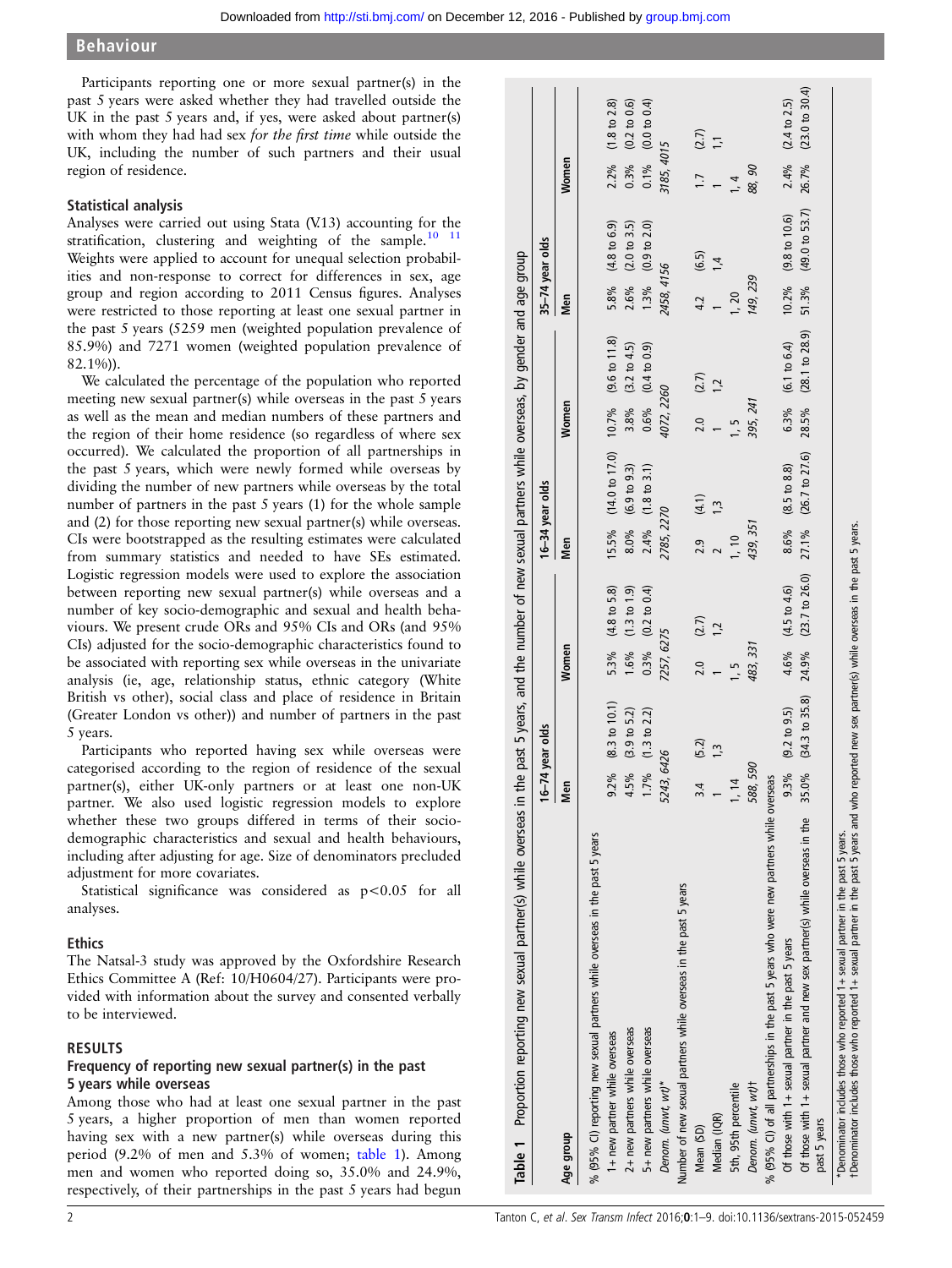while they were overseas. In terms of partnerships (as opposed to individual participants), this corresponds to 9.3% and 4.6% of all partnerships reported by men and women with at least one partner in the past 5 years. The median number of partners overseas was one for men and women, with 95th percentile of 14 for men and 5 for women.

Younger (aged 16–34 years) men and women were more likely to report forming new partnerships while overseas (15.5% and 10.7% of younger men and women vs 5.8% and 2.2% of older men and women, aged at least 35 years, respectively). Of those with new partnerships made abroad, older men had a median of one partner in contrast to a median of two among younger men, but the distribution was more skewed for older men with 95th percentile of 20 vs 10, respectively. Overall, these partnerships constituted 51.3% of older men's partnerships in the past 5 years compared with 27.1% of younger men's partnerships. These differences were not seen for women.

#### Factors associated with reporting new partner(s) while overseas

In univariate analyses, a number of socio-demographic factors including younger age, unmarried relationship status, not being of White British ethnicity, being a student and living in Greater London were identified as being associated with reporting forming new partner(s) while overseas (see online [supplementary](http://dx.doi.org/10.1136/sextrans-2015-052459) [appendix](http://dx.doi.org/10.1136/sextrans-2015-052459) A1 for men and online [supplementary appendix](http://dx.doi.org/10.1136/sextrans-2015-052459) A2 for women). In multivariable analyses (adjusting for sociodemographic characteristics as well as sexual partner numbers), only ethnic group remained associated for men but, for women, the associations with age, ethnic group, social class (less likely in those of lower socio-economic status) and living in Greater London remained.

Reporting forming new partner(s) while overseas was also associated with a number of sexual behaviours including having sex with one or more new partner(s) without using a condom in the past year and, in the past 5 years, having larger numbers of partners (2 in 5 men with 10 or more partners reported new partner(s) while overseas), overlapping partnerships, same-sex partners (men), both same and opposite-sex partners (women) and with reporting new partner(s) while in the UK from outside the UK. Particularly strong associations were seen with paying for sex in the past 5 years and ever paying for sex outside the UK (both men only) with nearly three in five men who had paid for sex having new partner(s) while overseas (OR=17.45; 95% CI 12.47 to 24.42). There was a significant interaction with age with a stronger association observed for men aged 35 or over (OR=26.90; 95% CI 16.09 to 44.97 vs 11.69; 95% CI 7.54 to 18.10 for men aged under 35). After adjustment for demographic characteristics and partner numbers, associations remained for overlapping partnerships, and having new partner(s) in the UK from outside the UK (men and women), and with paying for sex in the past 5 years, and with ever paying for sex outside the UK (men only).

Associations were also seen with drug and alcohol use, including smoking, drinking alcohol over recommended limits and using illicit drugs in the past year. Associations with drinking and drug use persisted after adjustment. Men and women who reported attending a sexual health clinic, having had an HIV test or STI diagnosis/es, all within the past 5 years, were more likely to report having had new sexual partner(s) while overseas during this time. Associations were attenuated after adjustment and, although all remained associated in women, in men only an association with having an HIV test was seen. There was a

strong association with both self-perceived HIV and STI risk but this was much reduced after adjustment.

# Sexual mixing patterns

Of the 1071 men and women who reported having new partner (s) while overseas, 71.9% (95% CI 67.6% to 75.9%) of men and 58.4% (95% CI 53.3% to 63.3%) of women reported that at least one partner was from outside the UK, while among men, 33.4% (95% CI 29.2% to 37.8%) and among women, 48.0% (95% CI 42.9% to 53.1%) reported that at least one new partner usually lived in the UK [\(table 2\)](#page-3-0). A larger percentage of men than women reported having partners from other European countries (40.1% vs 28.5%) and from North America (11.8% vs 6.1%) and Asia (12.4% vs 3.9%), but men were less likely than women to report having partners from the Middle East/North Africa (2.4% vs 5.7%). Sexual mixing patterns varied by participant's ethnicity with participants most commonly reporting having partners from the geographical region concordant with their ethnicity (see online [supplementary appendix](http://dx.doi.org/10.1136/sextrans-2015-052459) A3).

#### Profile of participants reporting new partner(s) while overseas by region of residence of new partner(s) (at least one partner not from the UK vs UK only)

Compared with those only reporting partners from the UK while overseas, those with at least one non-UK partner while overseas were more likely to be aged 25 or over (men) or 25– 34 years (women), not in a steady relationship (women only), of White Other or non-White ethnicity (vs White British ethnicity), in managerial or professional occupations (vs intermediate or semiroutine/routine occupations) (men only) and live in Greater London [\(table 3](#page-4-0) men and [table 4](#page-6-0) women). Associations persisted after adjustment for age. Among participants who had a partner who did not live in the UK, those who identified as 'White Other' or 'non-White' commonly (64.9%, 95% CI 56.6% to 72.4%) reported partner(s) who lived in a geographical region/country corresponding to the participant's ethnicity.

In terms of sexual behaviours, those reporting at least one non-UK partner while overseas were more likely to report higher partner numbers, overlapping partnerships and new partner(s) in the UK from outside the UK, all in the past 5 years, but were not more likely to report unprotected sex with new partner(s) in the past year. There was a particularly strong association among men only between reporting non-UK partner(s) and paying for sex in the past 5 years (OR=4.23;  $95\%$  CI 2.20 to 8.15)) and ever having paid for sex outside the UK (OR=5.31; 95% CI 2.87 to 9.82). Of those men reporting non-UK partner(s), 26.7% (95% CI 21.6 to 32.5) had both paid for sex in the past years and had ever paid for sex abroad. This proportion was higher in older (35–74 years) than younger men (16–34 years): 36.9% (95% CI 27.3% to 47.7%) vs 19.1% (95% CI 14.5% to 24.7%). These men reported a median of three partners while overseas (95th percentile: 21) in contrast to a median of one (95th percentile: 11) for those not reporting both paying for sex in the past 5 years and ever having paid for sex abroad.

We found few associations with health and health-seeking behaviours. Men reporting non-UK partner(s) were more likely to have had an HIV test in the past 5 years and this association persisted after adjustment for age (AOR 2.28) and after additional adjustment for number of partners and ethnicity  $(AOR=1.93; 95\% \text{ CI } 1.19 \text{ to } 3.14)$ ). In unadjusted analysis, there was an association among women with using cannabis in the past year, having had an HIV test in the past 5 years and self-perceived STI risk. Associations with drug use and HIV testing persisted after adjustment for age.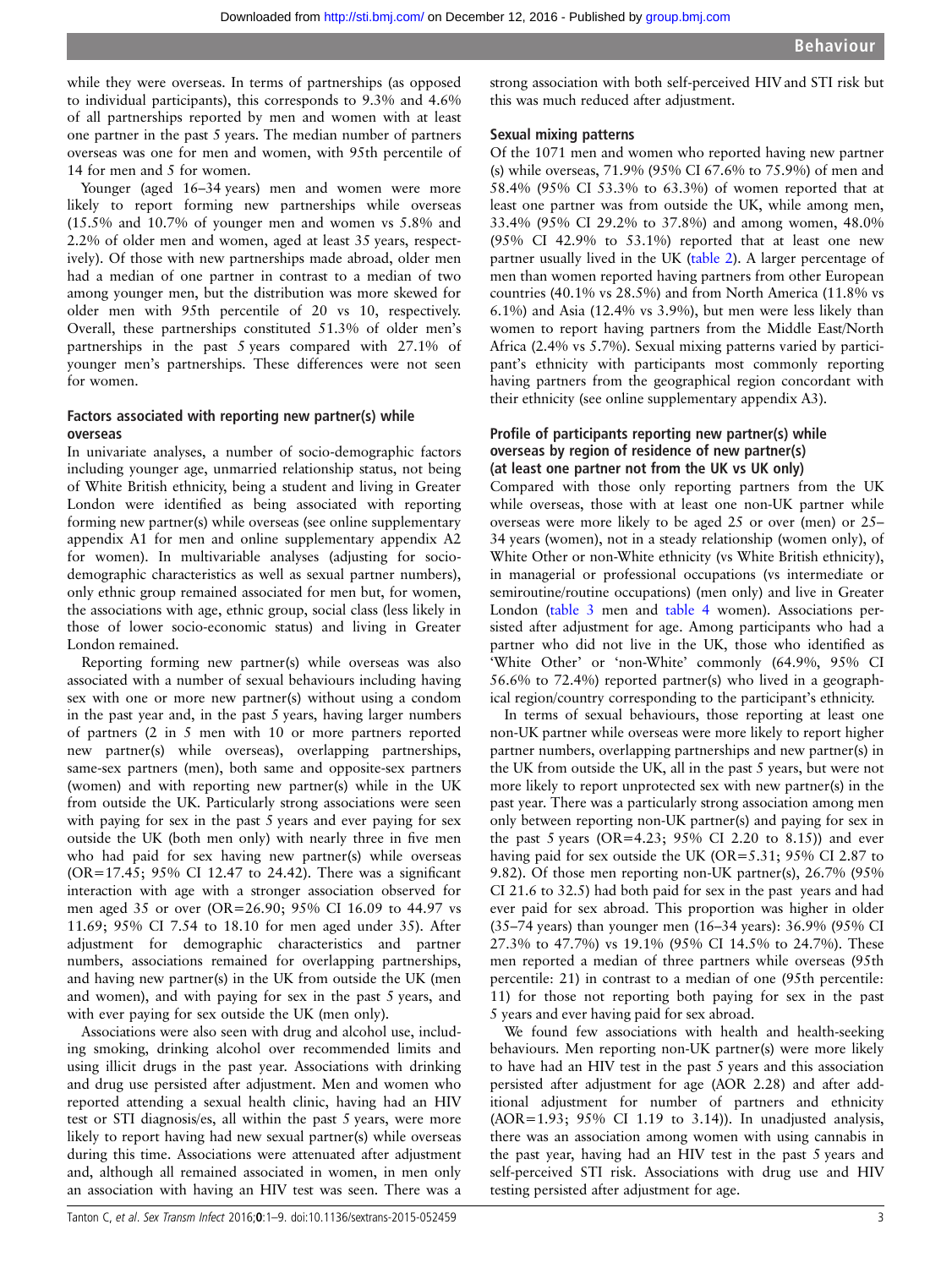<span id="page-3-0"></span>

|                                                                                                                                                                                                          |          | 16-74 year olds |          |                             |                                                                                              |                                                                                     | 16-34 year olds                                                                |                                                                                                                                                                                                                                                                                      |                                                                                                              |                                                                     | 35-74 year olds                                         |                                                                                                                      |                                                                                                             |                                               |                                                               |
|----------------------------------------------------------------------------------------------------------------------------------------------------------------------------------------------------------|----------|-----------------|----------|-----------------------------|----------------------------------------------------------------------------------------------|-------------------------------------------------------------------------------------|--------------------------------------------------------------------------------|--------------------------------------------------------------------------------------------------------------------------------------------------------------------------------------------------------------------------------------------------------------------------------------|--------------------------------------------------------------------------------------------------------------|---------------------------------------------------------------------|---------------------------------------------------------|----------------------------------------------------------------------------------------------------------------------|-------------------------------------------------------------------------------------------------------------|-----------------------------------------------|---------------------------------------------------------------|
| Country/region                                                                                                                                                                                           | Men      |                 | Women    |                             | p Value                                                                                      | Men                                                                                 |                                                                                | Nomen                                                                                                                                                                                                                                                                                |                                                                                                              | p Value                                                             | Men                                                     |                                                                                                                      | Women                                                                                                       |                                               | p Value                                                       |
|                                                                                                                                                                                                          | 33.4%    | (29.2, 37.8)    | 48.0%    | 2.9, 53.1<br>$\hat{a}$      | 0.0001                                                                                       |                                                                                     | (34.5, 44.8)                                                                   |                                                                                                                                                                                                                                                                                      | (40.1, 51.5)                                                                                                 |                                                                     |                                                         |                                                                                                                      | 54.1%                                                                                                       |                                               | 0.0001                                                        |
| Other European countrylies                                                                                                                                                                               | 40.1%    | (35.6, 44.8)    | 28.5%    | (24.2, 33.3)                |                                                                                              | 39.5%<br>41.9%                                                                      | (37.0, 47.0)                                                                   | 45.7%<br>30.5%                                                                                                                                                                                                                                                                       | (25.7, 35.9)                                                                                                 |                                                                     |                                                         |                                                                                                                      |                                                                                                             | $(42.8, 64.9)$<br>$(14.7, 33.9)$              |                                                               |
| Australia/New Zealand                                                                                                                                                                                    | 7.8%     | (5.6, 10.8)     | 6.5%     | 9.3)<br>(4.4,               |                                                                                              |                                                                                     | (7.4, 14.1)                                                                    |                                                                                                                                                                                                                                                                                      |                                                                                                              |                                                                     |                                                         |                                                                                                                      |                                                                                                             |                                               |                                                               |
| North America                                                                                                                                                                                            | 11.8%    | (9.1, 15.3)     | 6.1%     | $\overline{5}$<br>(4.0,     |                                                                                              |                                                                                     |                                                                                |                                                                                                                                                                                                                                                                                      |                                                                                                              |                                                                     |                                                         |                                                                                                                      |                                                                                                             | $(2.9, 16.7)$<br>$(2.3, 15.2)$                |                                                               |
| South America                                                                                                                                                                                            | 4.0%     | (2.6, 6.2)      | 3.5%     | 6.3)<br>(2.0,               |                                                                                              |                                                                                     |                                                                                |                                                                                                                                                                                                                                                                                      |                                                                                                              |                                                                     |                                                         |                                                                                                                      |                                                                                                             |                                               |                                                               |
| Caribbean                                                                                                                                                                                                | 1.2%     | (0.5, 2.9)      | 3.0%     | $\overline{5.1}$<br>(1.8,   | $\begin{array}{l} 0.0003\\0.4651\\0.007\\0.7246\\0.0654\\0.0001\\0.0001\\0.0357 \end{array}$ | $\begin{array}{l} 10.3\% \\ 13.0\% \\ 5.5\% \\ 1.4\% \\ 9.0\% \\ 1.7\% \end{array}$ | $(9.9, 16.9)$<br>$(3.4, 8.8)$<br>$(0.5, 3.8)$<br>$(6.3, 12.7)$<br>$(0.7, 4.2)$ | $6.2%$<br>$6.1%$<br>$6.1%$<br>$6.4%$<br>$6.3%$<br>$6.4%$<br>$6.3%$<br>$6.3%$<br>$6.3%$<br>$6.3%$<br>$6.3%$<br>$6.3%$<br>$6.3%$<br>$6.3%$<br>$6.3%$<br>$6.3%$<br>$6.3%$<br>$6.3%$<br>$6.3%$<br>$6.3%$<br>$6.3%$<br>$6.3%$<br>$6.3%$<br>$6.3%$<br>$6.3%$<br>$6.3%$<br>$6.3%$<br>$6.3%$ | $(4.3, 9.0)$<br>$(3.9, 9.4)$<br>$(2.7, 8.5)$<br>$(1.9, 5.9)$<br>$(1.8, 7.7)$<br>$(1.8, 7.7)$<br>$(2.1, 6.5)$ | 0.1097<br>0.0014<br>0.0456<br>0.02204<br>0.0682<br>0.0851<br>0.0851 | 24.3%<br>37.5%<br>4.1%<br>1.8%<br>1.1%<br>17.4%<br>3.4% | $(17.4, 32.8)$<br>$(29.2, 46.5)$<br>$(1.5, 11.0)$<br>$(5.6, 17.8)$<br>$(0.5, 6.0)$<br>$(0.2, 4.7)$<br>$(12.0, 24.5)$ | $22.9%$<br>$7.2%$<br>$6.1%$<br>$6.0%$<br>$7.3%$<br>$1.5%$<br>$1.9%$<br>$1.9%$<br>$1.9%$<br>$1.9%$<br>$1.9%$ |                                               | 0.0341<br>0.42.09<br>0.3.9963<br>0.416<br>0.02.0415<br>0.6578 |
| Asia                                                                                                                                                                                                     | 12.4%    | (9.5, 15.9)     | 3.9%     | 6.7)<br>(2.3)               |                                                                                              |                                                                                     |                                                                                |                                                                                                                                                                                                                                                                                      |                                                                                                              |                                                                     |                                                         |                                                                                                                      |                                                                                                             | $(0.7, 6.9)$<br>$(0.4, 6.2)$<br>$(5.9, 19.2)$ |                                                               |
| Middle East/North Africa                                                                                                                                                                                 | $-4%$    | 1.2, 4.6        | 5.7%     | 9.0)<br>(3.5,               |                                                                                              |                                                                                     |                                                                                |                                                                                                                                                                                                                                                                                      |                                                                                                              |                                                                     |                                                         |                                                                                                                      |                                                                                                             |                                               |                                                               |
| African countries (other than North Africa)                                                                                                                                                              | 4.5%     | (2.9, 7.0)      | 2.9%     | $\overline{5.1}$            | 0.2464                                                                                       | 2.9%                                                                                | (1.6, 5.0)                                                                     |                                                                                                                                                                                                                                                                                      |                                                                                                              |                                                                     |                                                         | $(1.3, 8.6)$<br>$(3.6, 12.8)$                                                                                        |                                                                                                             | (0.1, 6.3)                                    |                                                               |
|                                                                                                                                                                                                          | 0.7%     | (0.2, 2.6)      | 1.8%     | $\overline{3}$ .3)<br>(0.9) | 0.198                                                                                        | 0.4%                                                                                | (0.1, 1.4)                                                                     |                                                                                                                                                                                                                                                                                      | 3.3)<br>(0.9,                                                                                                | 0.0285                                                              | 1%                                                      | (0.2, 7.5)                                                                                                           |                                                                                                             | (0.4, 8.1)                                    |                                                               |
| Denominator (unwt, wt) <sup>1</sup>                                                                                                                                                                      | 588, 590 |                 | 483, 331 |                             |                                                                                              | 439, 351                                                                            |                                                                                | 395, 241                                                                                                                                                                                                                                                                             |                                                                                                              |                                                                     | 149, 239                                                |                                                                                                                      |                                                                                                             |                                               |                                                               |
| Percentages do not sum to 100% because respondents could report new partners from more than one country/region<br>*Denominator includes those who reported 1+ sexual partner in the past 5 years and who |          |                 |          |                             |                                                                                              |                                                                                     | reported new sexual partner(s) while overseas in the past 5 years.             |                                                                                                                                                                                                                                                                                      |                                                                                                              |                                                                     |                                                         |                                                                                                                      |                                                                                                             |                                               |                                                               |

#### **DISCUSSION** Principal findings

Around 1 in 10 men and 1 in 20 women in Britain reported forming a new sexual partnership while overseas in the past 5 years. Men and women who had new partner(s) while overseas were more likely to report a range of sexual risk behaviours as well as STI diagnosis/es, but for men, this was no longer the case after adjusting for the number of sexual partners reported, demonstrating the mechanism through which this increased. For the majority of those who had new partnership(s) abroad, at least one of these partners lived outside the UK. This group differed in terms of some key characteristics and behaviours compared with those whose partners were from the UK only. They were less likely to identify as 'White (British)' and reported more partners, paid partners (men only), partners from outside the UK while in the UK and having tested for HIV. The men tended to be older (over 35 years) but women were more likely to be aged 25–34 years.

# Strengths and weaknesses of the study

Given the broad remit of Natsal, the number of questions asked about participants' experience of sex while overseas was limited. Of note, we do not have information on number and types of sex acts, whether condoms were used with these partners, and we are unable to tell whether STIs reported in the same time period were acquired while overseas. We were able to compare the socio-demographic characteristics and behaviours of those who had partner(s) living outside the UK with those whose partners while overseas were from the UK only. However, the limited numbers reporting non-UK partners precluded further analyses, and we were unable to explore reasons why individuals form new partnerships abroad, which might include sex tourism, having sex with other UK residents while on holiday abroad and, among migrants to the UK, having sex with partners in their country of origin. We could only approximate the migrant population as those reporting partners from a geographical region that corresponded to their ethnicity. Furthermore, we recognise that some people had sex overseas before they moved to the UK. Additionally, we only know the regions where participants reported their partners were from, and not the number of new partnerships formed with people from each region. Finally, although we asked about paying for sex overseas, we did not restrict this to the past 5 years, nor did we ask about other forms of transactional sex.

#### Strengths and weaknesses with respect to other studies and important differences in results

In a recent systematic review, the prevalence of foreign travel-associated casual sex from all studies was estimated to be about 20% (of participants), and condoms were not used in around half of these encounters. $14$  However, this review synthesised studies reporting on sex which occurred during varying time periods and was largely based on convenience samples of returning travellers or clinic studies, many of which were of low quality.

Despite the increase in international travel, $<sup>1</sup>$  $<sup>1</sup>$  $<sup>1</sup>$  the proportion of</sup> men and women aged 16–44 years reporting new partnership(s) while overseas in Natsal-3 was similar to that observed a decade earlier in Natsal-2 (12.5% (95% CI 11.3% to 13.9%) vs 13.9% for men and 7.6% (985% CI 6.8% to 8.4%) vs 7.1% for women, respectively), as was the number of new partners reported and the proportion of men and women (aged 16– 44 years) reporting having at least one non-UK partner while overseas (8.6% vs 9.6% for men and 4.6% vs 4.7% for

 $\ddot{\phantom{0}}$  $\overline{\phantom{a}}$  $\frac{1}{2}$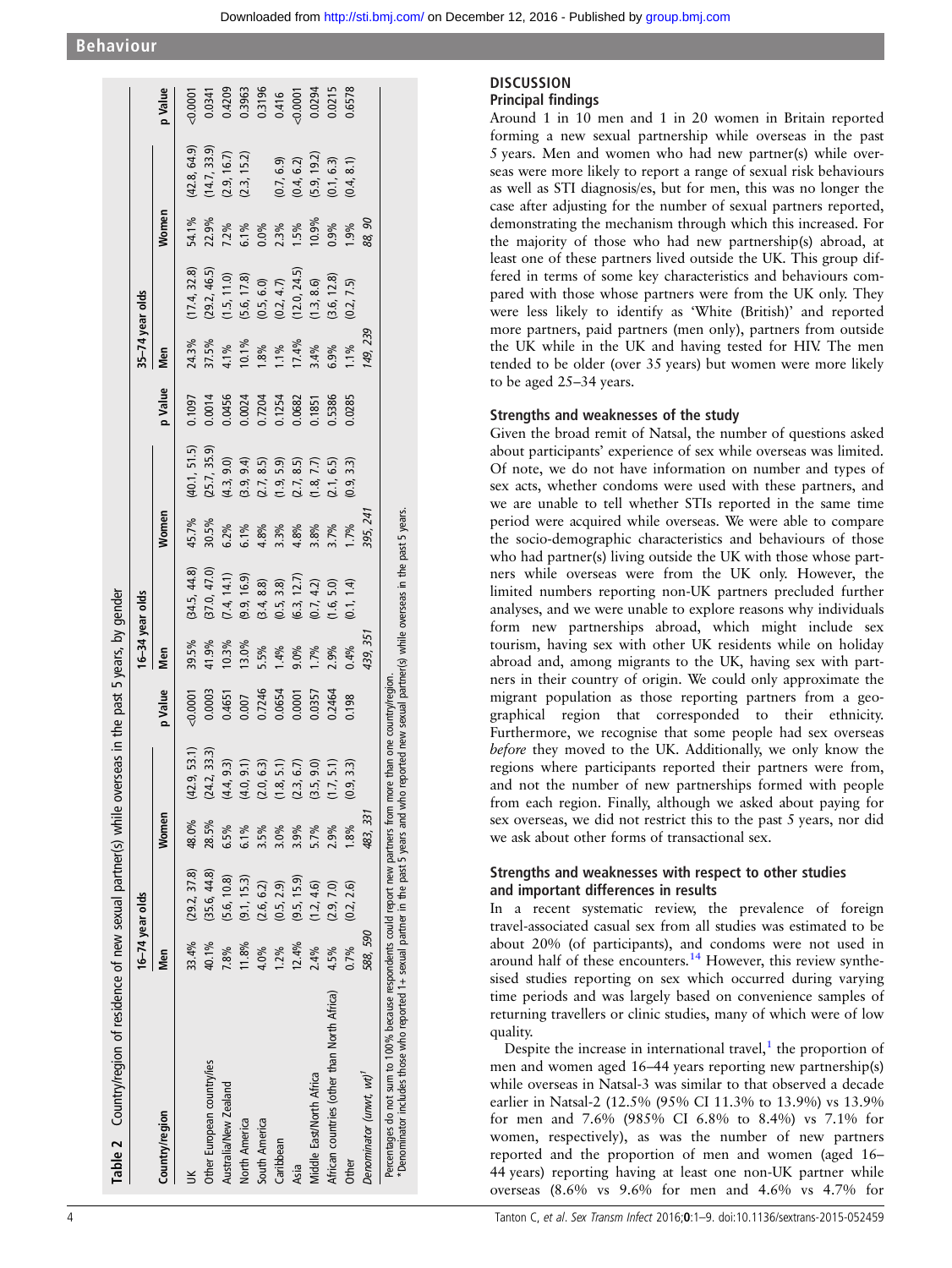<span id="page-4-0"></span>Table 3 Comparison of characteristics of men reporting forming new sexual partner(s) while overseas in the past 5 years by region of residence of partner (at least one non-UK vs UK only)

|                                                               |                     | Region of residence of partner |          |                           |              |          |              |                            |          |
|---------------------------------------------------------------|---------------------|--------------------------------|----------|---------------------------|--------------|----------|--------------|----------------------------|----------|
| <b>Denominators</b>                                           | UK only<br>174, 160 |                                | 395, 410 | At least one non-UK       |              |          |              |                            |          |
|                                                               | Per cent            | 95% CI                         | Per cent | 95% CI                    | OR*          | p Value  | AOR*t        | 95% CI                     | p Value  |
| Socio-demographic variables                                   |                     |                                |          |                           |              |          |              |                            |          |
| Age (years)                                                   |                     |                                |          |                           |              | 0.0427   |              |                            |          |
| $16 - 24$                                                     | 36.6                | $(29.1 \text{ to } 44.9)$      | 25.3     | $(21.0 \text{ to } 30.0)$ | $\mathbf{1}$ |          |              |                            |          |
| $25 - 34$                                                     | 29.6                | $(22.7 \text{ to } 37.5)$      | 32.1     | $(27.4 \text{ to } 37.1)$ | 1.57         |          |              |                            |          |
| $35+$                                                         | 33.8                | $(25.2 \text{ to } 43.7)$      | 42.7     | $(36.7 \text{ to } 48.9)$ | 1.83         |          |              |                            |          |
| Relationship status                                           |                     |                                |          |                           |              | 0.1081   |              |                            | 0.1191   |
| Married/civil partnership                                     | 25.0                | $(17.3 \text{ to } 34.5)$      | 26.5     | $(21.0 \text{ to } 32.8)$ | $\mathbf{1}$ |          | 1            |                            |          |
| Living with partner                                           | 18.1                | $(12.1 \text{ to } 26.2)$      | 16.9     | $(13.1 \text{ to } 21.6)$ | 0.88         |          | 1.08         | $(0.51$ to 2.28)           |          |
| In a 'steady' ongoing relationship but not<br>living together | 25.5                | $(19.3 \text{ to } 32.9)$      | 17.2     | $(13.5 \text{ to } 21.7)$ | 0.64         |          | 0.80         | $(0.41 \text{ to } 1.56)$  |          |
| Not in a 'steady' relationship                                | 31.4                | $(24.3 \text{ to } 39.6)$      | 39.4     | $(34.1 \text{ to } 45.0)$ | 1.18         |          | 1.47         | $(0.80 \text{ to } 2.71)$  |          |
| Ethnicity                                                     |                     |                                |          |                           |              | 0.0004   |              |                            | 0.0011   |
| <b>White British</b>                                          | 85.9                | (78.4 to 91.1)                 | 65.0     | (59.0 to 70.6)            | $\mathbf{1}$ |          | 1            |                            |          |
| White other                                                   | 4.0                 | $(1.5 \text{ to } 10.3)$       | 14.6     | $(10.6 \text{ to } 19.7)$ | 4.86         |          | 5.02         | $(1.69 \text{ to } 14.86)$ |          |
| Non-White                                                     | 10.1                | $(6.0 \text{ to } 16.6)$       | 20.4     | $(15.7 \text{ to } 26.1)$ | 2.66         |          | 2.57         | $(1.24 \text{ to } 5.30)$  |          |
| NSSEC code (individual socio-economic status)‡                |                     |                                |          |                           |              | 0.0022   |              |                            | 0.0026   |
| Managerial and professional occupations                       | 23.6                | $(17.1 \text{ to } 31.6)$      | 43.6     | $(38.0 \text{ to } 49.4)$ | $\mathbf{1}$ |          | 1            |                            |          |
| Intermediate occupations                                      | 16.7                | $(11.1 \text{ to } 24.2)$      | 13.3     | $(9.9 \text{ to } 17.6)$  | 0.43         |          | 0.44         | $(0.23 \text{ to } 0.87)$  |          |
| Semiroutine/routine occupations                               | 45.0                | $(36.6 \text{ to } 53.8)$      | 28.5     | $(23.5 \text{ to } 34.1)$ | 0.34         |          | 0.36         | $(0.21 \text{ to } 0.61)$  |          |
| No job (10+ h/week) or not in last 10 years                   | 2.8                 | $(1.1 \text{ to } 6.5)$        | 2.0      | $(0.9 \text{ to } 4.5)$   | 0.39         |          | 0.36         | $(0.10 \text{ to } 1.23)$  |          |
| Student in full-time education                                | 12.0                | $(7.9 \text{ to } 17.9)$       | 12.6     | $(9.4 \text{ to } 16.6)$  | 0.56         |          | 0.67         | $(0.33 \text{ to } 1.35)$  |          |
| Resident in Greater London                                    |                     |                                |          |                           |              | 0.0036   |              |                            | 0.0023   |
| No                                                            | 88.9                | $(82.1 \text{ to } 93.4)$      | 75.5     | $(69.2 \text{ to } 80.9)$ | $\mathbf{1}$ |          | 1            |                            |          |
| Yes                                                           | 11.1                | (6.6 to 17.9)                  | 24.5     | (19.1 to 30.8)            | 2.61         |          | 2.64         | $(1.42 \text{ to } 4.92)$  |          |
| Sexual behaviours                                             |                     |                                |          |                           |              |          |              |                            |          |
| No. of sexual partners, past 5 years                          |                     |                                |          |                           |              | 0.0018   |              |                            | 0.0002   |
| $\mathbf{1}$                                                  | 27.2                | $(19.4 \text{ to } 36.8)$      | 10.8     | $(7.7 \text{ to } 15.1)$  | $\mathbf{1}$ |          | 1            |                            |          |
| $2 - 4$                                                       | 24.1                | $(17.7 \text{ to } 32.0)$      | 26.7     | $(22.0 \text{ to } 32.0)$ | 2.78         |          | 3.34         | $(1.62 \text{ to } 6.86)$  |          |
| $5 - 9$                                                       | 21.8                | $(16.2 \text{ to } 28.7)$      | 28.3     | $(23.4 \text{ to } 33.8)$ | 3.26         |          | 4.58         | (2.25 to 9.32)             |          |
| $10+$                                                         | 26.8                | $(20.2 \text{ to } 34.7)$      | 34.1     | $(28.8 \text{ to } 39.8)$ | 3.19         |          | 4.43         | $(2.23 \text{ to } 8.77)$  |          |
| Overlap between partners, past 5 years                        |                     |                                |          |                           |              | 0.0021   |              |                            | 0.0014   |
| No                                                            | 61.6                | $(53.3 \text{ to } 69.2)$      | 45.4     | $(39.4 \text{ to } 51.6)$ | $\mathbf{1}$ |          | 1            |                            |          |
| Yes                                                           | 38.4                | $(30.8 \text{ to } 46.7)$      | 54.6     | $(48.4 \text{ to } 60.6)$ | 1.92         |          | 1.97         | $(1.30 \text{ to } 2.97)$  |          |
| 1+ new unprotected partner, past year                         |                     |                                |          |                           |              | 0.7419   |              |                            | 0.6976   |
| No                                                            | 68.1                | $(59.6 \text{ to } 75.5)$      | 66.5     | $(60.7 \text{ to } 71.7)$ | 1            |          | 1            |                            |          |
| Yes                                                           | 31.9                | $(24.5 \text{ to } 40.4)$      | 33.5     | (28.3 to 39.3)            | 1.08         |          | 1.09         | (0.70 to 1.70)             |          |
| Paid for sex, past 6 years                                    |                     |                                |          |                           |              | < 0.0001 |              |                            | 0.0001   |
| No                                                            | 90.8                | (84.5 to 94.7)                 | 70.0     | $(64.0 \text{ to } 75.5)$ | $\mathbf{1}$ |          | 1            |                            |          |
| Yes                                                           | 9.2                 | $(5.3 \text{ to } 15.5)$       | 30.0     | $(24.5 \text{ to } 36.0)$ | 4.23         |          | 4.08         | $(2.06 \text{ to } 8.11)$  |          |
| Ever paid money for sex outside the UK                        |                     |                                |          |                           |              | < 0.0001 |              |                            | < 0.0001 |
| No                                                            | 91.4                | (85.8 to 95.0)                 | 66.8     | $(60.8 \text{ to } 72.3)$ | $\mathbf{1}$ |          | $\mathbf{1}$ |                            |          |
| Yes                                                           | 8.6                 | $(5.0 \text{ to } 14.2)$       | 33.2     | (27.7 to 39.2)            | 5.31         |          | 5.17         | $(2.72 \text{ to } 9.85)$  |          |
| New partner in UK from outside UK, past 5 years               |                     |                                |          |                           |              | 0.0003   |              |                            | 0.0001   |
| No                                                            | 89.7                | $(83.9 \text{ to } 93.6)$      | 75.2     | (70.1 to 79.8)            | $\mathbf{1}$ |          | 1            |                            |          |
| Yes                                                           | 10.3                | $(6.4 \text{ to } 16.1)$       | 24.8     | $(20.2 \text{ to } 29.9)$ | 2.88         |          | 3.05         | $(1.73$ to 5.37)           |          |
| Health behaviours                                             |                     |                                |          |                           |              |          |              |                            |          |
| Smoker                                                        |                     |                                |          |                           |              | 0.9077   |              |                            | 0.8423   |
| No                                                            | 66.2                | $(57.5 \text{ to } 73.9)$      | 65.6     | $(59.7 \text{ to } 71.1)$ | 1            |          | $\mathbf{1}$ |                            |          |
| Yes                                                           | 33.8                | $(26.1 \text{ to } 42.5)$      | 34.4     | $(28.9 \text{ to } 40.3)$ | 1.03         |          | 1.05         | $(0.67 \text{ to } 1.62)$  |          |
| Average alcoholic consumption, per week§                      |                     |                                |          |                           |              | 0.9354   |              |                            | 0.9922   |
| None                                                          | 13.1                | $(8.1 \text{ to } 20.6)$       | 14.3     | $(10.3 \text{ to } 19.5)$ | $\mathbf{1}$ |          | $\mathbf{1}$ |                            |          |
| Not more than recommended                                     | 75.3                | $(67.1 \text{ to } 82.0)$      | 73.5     | (67.7 to 78.6)            | 0.9          |          | 0.96         | $(0.49 \text{ to } 1.87)$  |          |
| More than recommended                                         | 11.6                | $(7.3 \text{ to } 17.9)$       | 12.2     | $(8.8 \text{ to } 16.7)$  | 0.96         |          | 0.96         | $(0.40 \text{ to } 2.26)$  |          |

Continued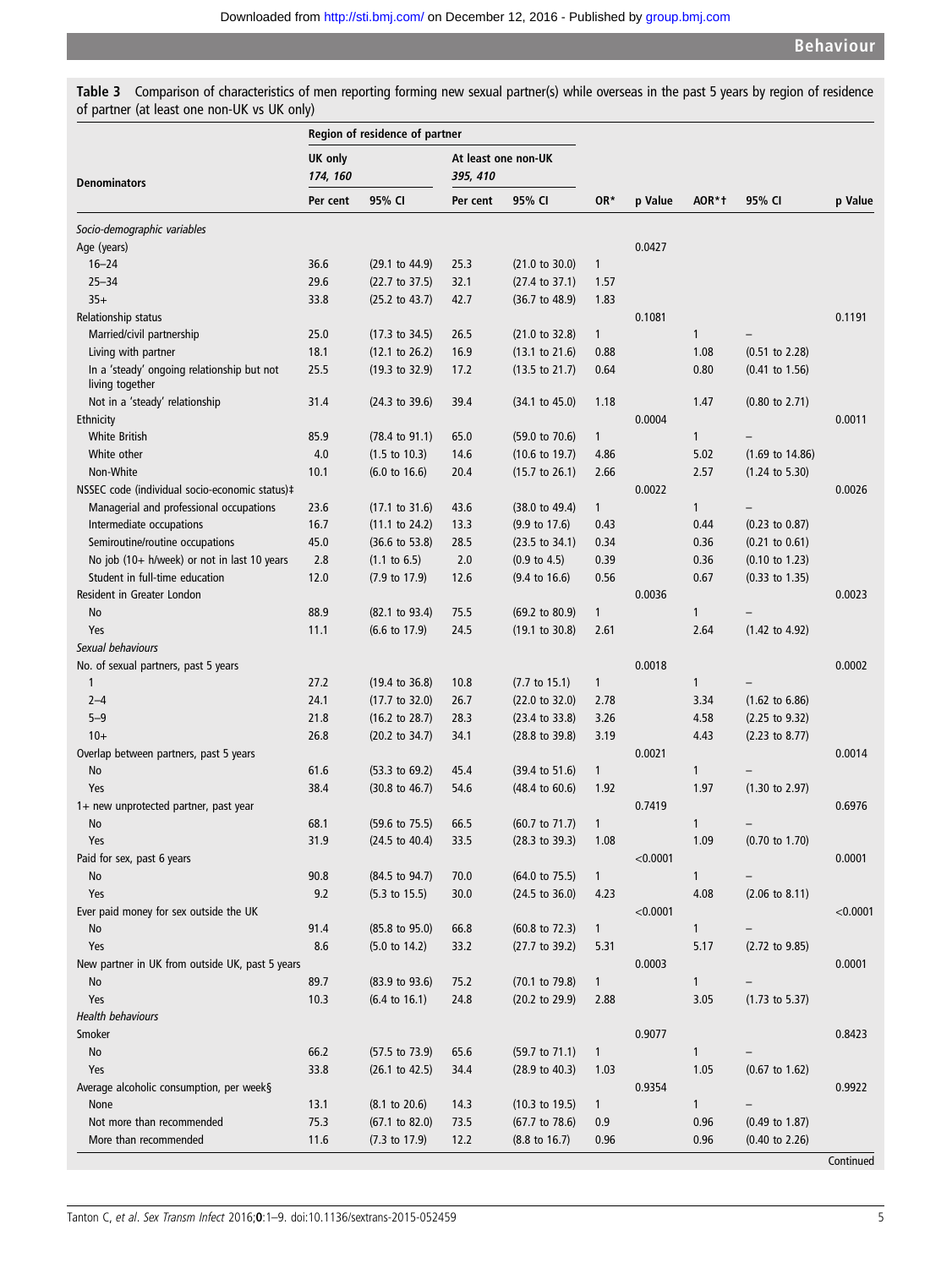#### Table 3 Continued

|                                             | Region of residence of partner |                           |          |                           |              |         |       |                           |         |
|---------------------------------------------|--------------------------------|---------------------------|----------|---------------------------|--------------|---------|-------|---------------------------|---------|
| <b>Denominators</b>                         | UK only<br>174, 160            |                           | 395, 410 | At least one non-UK       |              |         |       |                           |         |
|                                             | Per cent                       | 95% CI                    | Per cent | 95% CI                    | OR*          | p Value | AOR*t | 95% CI                    | p Value |
| Drug use, past year                         |                                |                           |          |                           |              | 0.3278  |       |                           | 0.1363  |
| <b>No</b>                                   | 68.7                           | $(60.7 \text{ to } 75.8)$ | 65.5     | (60.0 to 70.7)            | $\mathbf{1}$ |         |       |                           |         |
| Yes, cannabis only                          | 10.3                           | $(6.5 \text{ to } 15.8)$  | 15.1     | $(11.5 \text{ to } 19.4)$ | 1.54         |         | 1.84  | $(1.01 \text{ to } 3.36)$ |         |
| Yes, drugs other than cannabis              | 21.0                           | $(15.2 \text{ to } 28.3)$ | 19.4     | $(15.4 \text{ to } 24.1)$ | 0.97         |         | 1.12  | $(0.68 \text{ to } 1.85)$ |         |
| Sexual health outcomes                      |                                |                           |          |                           |              |         |       |                           |         |
| Attended sexual health clinic, past 5 years |                                |                           |          |                           |              | 0.9281  |       |                           | 0.8051  |
| <b>No</b>                                   | 66.7                           | $(58.3 \text{ to } 74.1)$ | 67.1     | $(61.4 \text{ to } 72.4)$ | $\mathbf{1}$ |         |       |                           |         |
| Yes                                         | 33.3                           | $(25.9 \text{ to } 41.7)$ | 32.9     | $(27.6 \text{ to } 38.6)$ | 0.98         |         | 1.05  | $(0.69 \text{ to } 1.60)$ |         |
| HIV test, past 5 years                      |                                |                           |          |                           |              | 0.0012  |       |                           | 0.0004  |
| Not in past 5 years/never                   | 79.5                           | $(72.0 \text{ to } 85.4)$ | 64.1     | $(58.3 \text{ to } 69.6)$ | $\mathbf{1}$ |         |       |                           |         |
| In past 5 years                             | 20.5                           | $(14.6 \text{ to } 28.0)$ | 35.9     | $(30.4 \text{ to } 41.7)$ | 2.17         |         | 2.28  | $(1.45 \text{ to } 3.60)$ |         |
| STI diagnosis, past 5 years                 |                                |                           |          |                           |              | 0.1423  |       |                           | 0.0885  |
| <b>No</b>                                   | 90.3                           | (84.7 to 93.9)            | 85.6     | $(81.4 \text{ to } 89.0)$ | $\mathbf{1}$ |         |       |                           |         |
| Yes                                         | 9.8                            | $(6.1 \text{ to } 15.3)$  | 14.4     | $(11.0 \text{ to } 18.6)$ | 1.56         |         | 1.66  | $(0.93$ to $2.98)$        |         |
| <b>Risk perception</b>                      |                                |                           |          |                           |              |         |       |                           |         |
| HIV/AIDS risk: to self                      |                                |                           |          |                           |              | 0.1641  |       |                           | 0.1084  |
| Greatly at risk/quite a lot                 | 5.3                            | $(2.6 \text{ to } 10.3)$  | 5.5      | $(3.6 \text{ to } 8.2)$   | 1.24         |         | 1.29  | $(0.55$ to 3.03)          |         |
| Not very much                               | 35.1                           | $(27.6 \text{ to } 43.5)$ | 44.5     | $(39.0 \text{ to } 50.3)$ | 1.51         |         | 1.58  | $(1.03 \text{ to } 2.42)$ |         |
| Not at all at risk                          | 59.6                           | $(51.1 \text{ to } 67.6)$ | 50.0     | $(44.4 \text{ to } 55.6)$ | $\mathbf{1}$ |         | 1     |                           |         |
| Other STI risk: to self                     |                                |                           |          |                           |              | 0.1876  |       |                           | 0.0864  |
| Greatly at risk/quite a lot                 | 10.2                           | $(6.5 \text{ to } 15.5)$  | 10.4     | $(7.4 \text{ to } 14.5)$  | 1.24         |         | 1.4   | $(0.77$ to 2.57)          |         |
| Not very much                               | 37.8                           | $(30.0 \text{ to } 46.2)$ | 46.9     | $(40.9 \text{ to } 52.9)$ | 1.51         |         | 1.64  | $(1.05 \text{ to } 2.56)$ |         |
| Not at all at risk                          | 52.1                           | $(43.7 \text{ to } 60.4)$ | 42.7     | $(37.2 \text{ to } 48.5)$ | $\mathbf{1}$ |         |       |                           |         |

\*ORs are for reporting at least one non-UK new partner while overseas versus reporting UK only new partner(s) while overseas.

†Adjusted for age. ‡NSSEC, National Statistics Socio-Economic Classification.[12](#page-8-0)

§Recommended alcohol limits (21 units/week for men and 14 units/week for women) as defined by Royal College of Physicians.<sup>[13](#page-8-0)</sup>

STI, sexually transmitted infection.

women).<sup>[9](#page-8-0)</sup> We also found similar associations with sociodemographic and behavioural measures and reporting new partner(s) while overseas as were observed in Natsal-2.

# Meaning of the study, possible explanations and implications for clinicians and policymakers

This paper is important for informing STI transmission models since it demonstrates the extent to which sexual partnerships are not formed among a 'closed' population. However, these data suggest that the prevalence of reporting new partner(s) while overseas has not changed over the past 10 years. At a population level, those reporting new partners while overseas continue to be a high-risk group, being more likely to report sexual risk behaviours as well as potentially harmful health behaviours, including drug and alcohol use. Sex while overseas may itself be less likely to be protected with the 'freedom' of travel, and also potentially in the context of other behaviours like alcohol and drug use, which may prevent people from adopting safer-sex behaviours,<sup>[6](#page-8-0)</sup> putting them at risk of transmitting and acquiring STIs,<sup>[15 16](#page-8-0)</sup> as well as other adverse sexual health outcomes including unintended pregnancy and sexual violence.<sup>[17](#page-8-0)</sup> This argues for the importance of holistic travel advice addressing sex in the context of broader health behaviours.

People clearly have sex while overseas in a variety of contexts, and for some this will not put them at higher risk of STIs or other negative health consequences but instead simply reflects trends in international migration and ethnic mixing. In this

context, individuals having sex with new partners while overseas take on the STI/HIV risk of the country their partner is living in and thus may potentially act as a bridge between areas of high and low STI/HIV prevalence.<sup>[2 3 18](#page-8-0)</sup> As such, for some migrant populations sex while overseas may be an important risk factor for STI/HIV transmission in its own right, aside from other sexual risk behaviours reported. Other studies report a high prevalence of unprotected sex in migrants travelling home<sup>[18](#page-8-0)</sup> arguing for the provision of culturally appropriate STI/HIV prevention messages for migrant populations.

Young people were more likely to report forming partnerships while overseas and appropriate health promotion information should be available for this age group. However, 1 in 20 men and 1 in 40 women aged 35 and over reported new partner(s) while overseas in the past 5 years, and a group of older men reported high numbers of partners while abroad. These proportions are likely to increase as older people maintain good health, have the financial means to travel and are now more likely to experience partnership breakdown, $19$  and so older age groups should also be considered for health promotion messages by health professionals when consulting for travel advice.

While we found that the geographical regions in which participants' partners lived largely reflected travel trends, some regions, for example, Asia, featured more frequently than would be expected, suggesting sex tourism. Around a quarter of men reporting partner(s) not from the UK had paid for sex in the past 5 years and had ever paid for sex abroad versus around 6%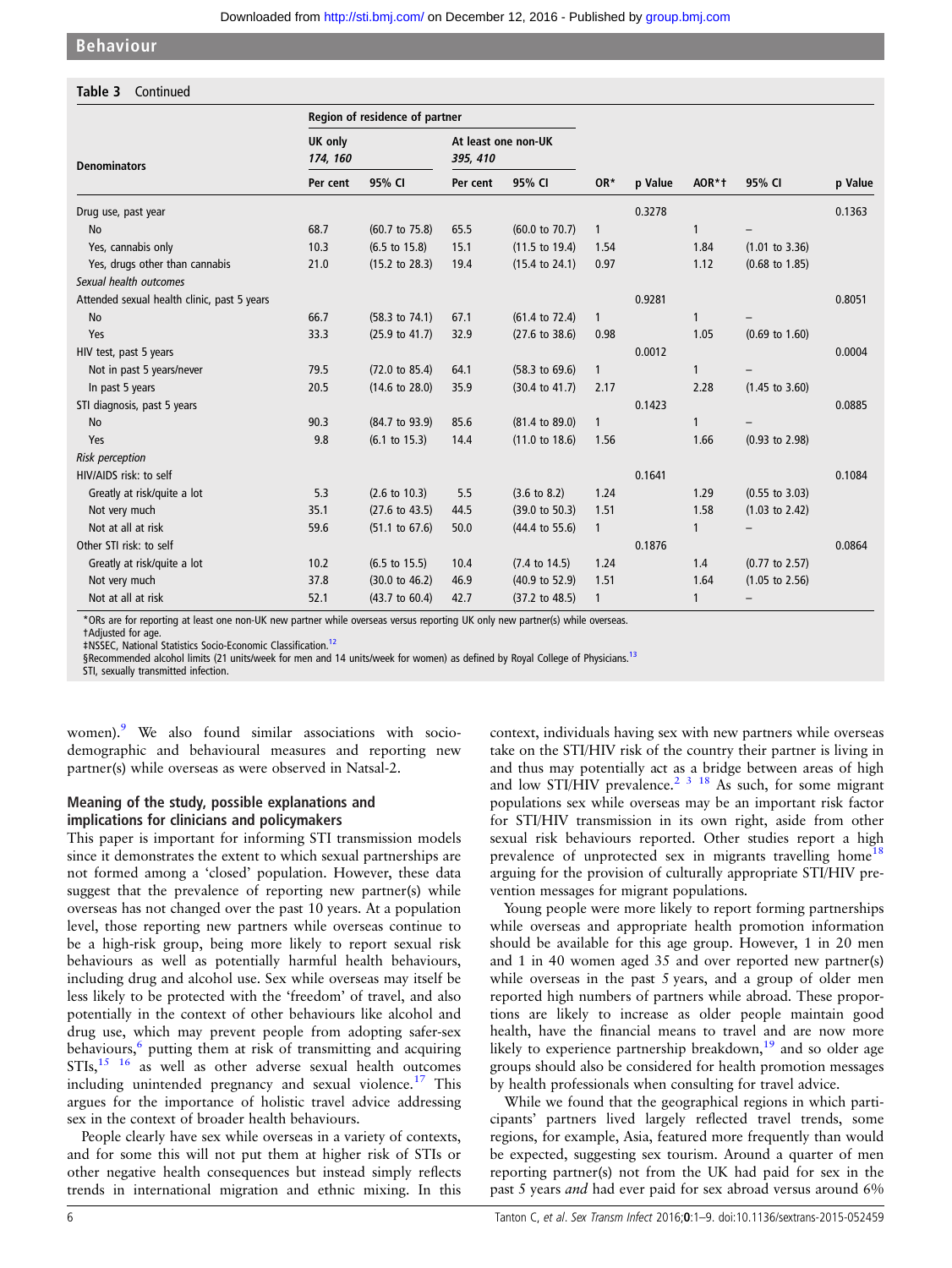<span id="page-6-0"></span>Table 4 Comparison of characteristics of women reporting forming new sexual partner(s) while overseas in the past 5 years by region of residence of partner (at least one non-UK vs UK only)

|                                                               |                     | Region of residence of partner |          |                           |              |          |              |                            |           |
|---------------------------------------------------------------|---------------------|--------------------------------|----------|---------------------------|--------------|----------|--------------|----------------------------|-----------|
| <b>Denominators</b>                                           | UK only<br>197, 135 |                                | 274, 189 | At least one non-UK       |              |          |              |                            |           |
|                                                               | Per cent            | 95% CI                         | Per cent | 95% CI                    | OR*          | p Value  | AOR*t        | 95% CI                     | p Value   |
| Socio-demographic variables                                   |                     |                                |          |                           |              |          |              |                            |           |
| Age (years)                                                   |                     |                                |          |                           |              | 0.0039   |              |                            |           |
| $16 - 24$                                                     | 39.8                | $(32.2 \text{ to } 47.8)$      | 32.7     | $(26.7 \text{ to } 39.3)$ | $\mathbf{1}$ |          |              |                            |           |
| $25 - 34$                                                     | 28.1                | $(22.1 \text{ to } 35.2)$      | 44.4     | $(37.9 \text{ to } 51.1)$ | 1.92         |          |              |                            |           |
| $35+$                                                         | 32.1                | $(24.3 \text{ to } 41.0)$      | 22.9     | $(17.3 \text{ to } 29.5)$ | 0.87         |          |              |                            |           |
| Relationship status                                           |                     |                                |          |                           |              | 0.0002   |              |                            | 0.0015    |
| Married/civil partnership                                     | 32.5                | $(24.9 \text{ to } 41.2)$      | 16.0     | $(11.5 \text{ to } 21.9)$ | $\mathbf{1}$ |          | $\mathbf{1}$ |                            |           |
| Living with partner                                           | 17.3                | $(12.1 \text{ to } 24.1)$      | 15.9     | $(11.2 \text{ to } 22.1)$ | 1.87         |          | 1.54         | $(0.71$ to 3.31)           |           |
| In a 'steady' ongoing relationship but not<br>living together | 24.6                | $(18.9 \text{ to } 31.4)$      | 21.2     | $(16.0 \text{ to } 27.4)$ | 1.75         |          | 1.40         | $(0.70 \text{ to } 2.83)$  |           |
| Not in a 'steady' relationship                                | 25.6                | $(19.4 \text{ to } 32.9)$      | 46.9     | $(39.9 \text{ to } 54.1)$ | 3.73         |          | 3.09         | $(1.64 \text{ to } 5.80)$  |           |
| Ethnicity                                                     |                     |                                |          |                           |              | < 0.0001 |              |                            | < 0.0001  |
| <b>White British</b>                                          | 82.3                | $(75.3 \text{ to } 87.6)$      | 61.9     | $(54.6 \text{ to } 68.7)$ | $\mathbf{1}$ |          | 1            |                            |           |
| White other                                                   | 3.9                 | $(1.9 \text{ to } 8.0)$        | 18.6     | $(13.5 \text{ to } 25.1)$ | 6.34         |          | 5.94         | $(2.64 \text{ to } 13.33)$ |           |
| Non-White                                                     | 13.8                | $(9.0 \text{ to } 20.5)$       | 19.4     | $(14.2 \text{ to } 26.0)$ | 1.87         |          | 1.73         | $(0.97$ to 3.07)           |           |
| NSSEC code (individual socio-economic status)‡                |                     |                                |          |                           |              | 0.1199   |              |                            | 0.0687    |
| Managerial and professional occupations                       | 26.3                | $(20.0 \text{ to } 33.8)$      | 39.2     | $(32.2 \text{ to } 46.7)$ | $\mathbf{1}$ |          | $\mathbf{1}$ |                            |           |
| Intermediate occupations                                      | 20.6                | $(14.6 \text{ to } 28.4)$      | 16.7     | $(11.9 \text{ to } 22.9)$ | 0.54         |          | 0.54         | $(0.29 \text{ to } 1.02)$  |           |
| Semiroutine/routine occupations                               | 28.6                | (22.0 to 36.2)                 | 22.4     | $(17.1 \text{ to } 28.8)$ | 0.53         |          | 0.47         | $(0.27 \text{ to } 0.83)$  |           |
| No job (10+ h/week) or not in last 10 years                   | 7.9                 | $(4.3 \text{ to } 14.0)$       | 5.0      | $(2.8 \text{ to } 9.0)$   | 0.43         |          | 0.55         | $(0.23 \text{ to } 1.31)$  |           |
| Student in full-time education                                | 16.6                | $(11.5 \text{ to } 23.4)$      | 16.6     | $(11.7 \text{ to } 23.0)$ | 0.67         |          | 0.47         | $(0.24 \text{ to } 0.93)$  |           |
| Resident in Greater London                                    |                     |                                |          |                           |              | 0.0001   |              |                            | < 0.0001  |
| No                                                            | 88.3                | $(81.5 \text{ to } 92.8)$      | 69.0     | $(61.9 \text{ to } 75.3)$ | $\mathbf{1}$ |          | 1            |                            |           |
| Yes                                                           | 11.7                | $(7.2 \text{ to } 18.5)$       | 31.0     | $(24.7 \text{ to } 38.1)$ | 3.38         |          | 3.35         | $(1.94 \text{ to } 5.77)$  |           |
| Sexual behaviours                                             |                     |                                |          |                           |              |          |              |                            |           |
| No. of sexual partners, past 5 years                          |                     |                                |          |                           |              | 0.0004   |              |                            | 0.0070    |
| 1                                                             | 37.5                | $(29.7 \text{ to } 46.1)$      | 16.3     | (11.3 to 22.7)            | $\mathbf{1}$ |          | 1            |                            |           |
| $2 - 4$                                                       | 21.6                | $(16.0 \text{ to } 28.4)$      | 31.9     | $(26.0 \text{ to } 38.4)$ | 3.41         |          | 3.11         | $(1.61 \text{ to } 6.02)$  |           |
| $5 - 9$                                                       | 23.0                | $(17.2 \text{ to } 30.1)$      | 31.6     | $(25.3 \text{ to } 38.6)$ | 3.17         |          | 2.78         | $(1.37 \text{ to } 5.64)$  |           |
| $10+$                                                         | 17.9                | $(12.8 \text{ to } 24.4)$      | 20.3     | $(15.3 \text{ to } 26.4)$ | 2.62         |          | 2.27         | $(1.06 \text{ to } 4.86)$  |           |
| Overlap between partners, past 5 years                        |                     |                                |          |                           |              | 0.0125   |              |                            | 0.0448    |
| No                                                            | 71.6                | $(64.7 \text{ to } 77.6)$      | 59.6     | $(52.7 \text{ to } 66.2)$ | $\mathbf{1}$ |          | 1            |                            |           |
| Yes                                                           | 28.4                | $(22.4 \text{ to } 35.3)$      | 40.4     | $(33.8 \text{ to } 47.3)$ | 1.71         |          | 1.54         | $(1.01 \text{ to } 2.36)$  |           |
| 1+ new unprotected partner, past year<br>No                   | 71.1                |                                | 70.1     |                           | $\mathbf{1}$ | 0.823    | 1            |                            | 0.7958    |
| Yes                                                           | 28.9                | $(63.6 \text{ to } 77.6)$      | 29.9     | $(63.8 \text{ to } 75.7)$ | 1.05         |          | 0.94         | $(0.60 \text{ to } 1.47)$  |           |
|                                                               |                     | $(22.4 \text{ to } 36.4)$      |          | $(24.3 \text{ to } 36.2)$ |              |          |              |                            |           |
| New partner in UK from outside UK, past 5 years<br>No         | 89.6                | (82.4 to 94.1)                 | 79.3     | (72.3 to 84.8)            | $\mathbf{1}$ | 0.0262   | $\mathbf{1}$ |                            | 0.0159    |
| Yes                                                           | 10.4                | $(5.9 \text{ to } 17.6)$       | 20.7     | $(15.2 \text{ to } 27.7)$ | 2.26         |          | 2.32         | $(1.17 \text{ to } 4.60)$  |           |
| <b>Health behaviours</b>                                      |                     |                                |          |                           |              |          |              |                            |           |
| Smoker                                                        |                     |                                |          |                           |              | 0.7252   |              |                            | 0.8847    |
| No                                                            | 68.9                | $(61.6 \text{ to } 75.5)$      | 67.3     | (60.9 to 73.2)            | $\mathbf{1}$ |          | $\mathbf{1}$ |                            |           |
| Yes                                                           | 31.1                | $(24.5 \text{ to } 38.4)$      | 32.7     | $(26.8 \text{ to } 39.1)$ | 1.08         |          | 0.97         | $(0.64 \text{ to } 1.46)$  |           |
| Average alcoholic consumption, per week§                      |                     |                                |          |                           |              | 0.2969   |              |                            | 0.2138    |
| None                                                          | 18.9                | $(13.5 \text{ to } 25.9)$      | 25.8     | $(19.6 \text{ to } 33.2)$ | $\mathbf{1}$ |          | $\mathbf{1}$ |                            |           |
| Not more than recommended                                     | 58.9                | $(51.0 \text{ to } 66.4)$      | 52.3     | $(45.5 \text{ to } 59.0)$ | 0.65         |          | 0.64         | $(0.38 \text{ to } 1.07)$  |           |
| More than recommended                                         | 22.2                | $(16.4 \text{ to } 29.3)$      | 21.9     | $(16.8 \text{ to } 28.1)$ | 0.72         |          | 0.63         | $(0.33$ to $1.20)$         |           |
| Drug use, past year                                           |                     |                                |          |                           |              | 0.0014   |              |                            | 0.0060    |
| No                                                            | 82.7                | (76.0 to 87.8)                 | 68.0     | $(61.2 \text{ to } 74.2)$ | $\mathbf{1}$ |          | $\mathbf{1}$ |                            |           |
| Yes, cannabis only                                            | 6.8                 | $(4.1 \text{ to } 11.3)$       | 18.2     | $(13.2 \text{ to } 24.5)$ | 3.23         |          | 2.92         | $(1.48 \text{ to } 5.76)$  |           |
| Yes, drugs other than cannabis                                | 10.5                | $(6.5 \text{ to } 16.5)$       | 13.7     | $(9.7 \text{ to } 19.1)$  | 1.59         |          | 1.44         | $(0.77$ to 2.70)           |           |
| Sexual health outcomes                                        |                     |                                |          |                           |              |          |              |                            |           |
| Attended sexual health clinic, past 5 years                   |                     |                                |          |                           |              | 0.0731   |              |                            | 0.4111    |
| No                                                            | 63.2                | (55.3 to 70.5)                 | 53.8     | $(46.7 \text{ to } 60.6)$ | $\mathbf{1}$ |          | 1            |                            |           |
| Yes                                                           | 36.8                | (29.5 to 44.7)                 | 46.2     | $(39.4 \text{ to } 53.3)$ | 1.48         |          | 1.20         | $(0.78 \text{ to } 1.84)$  |           |
|                                                               |                     |                                |          |                           |              |          |              |                            | Continued |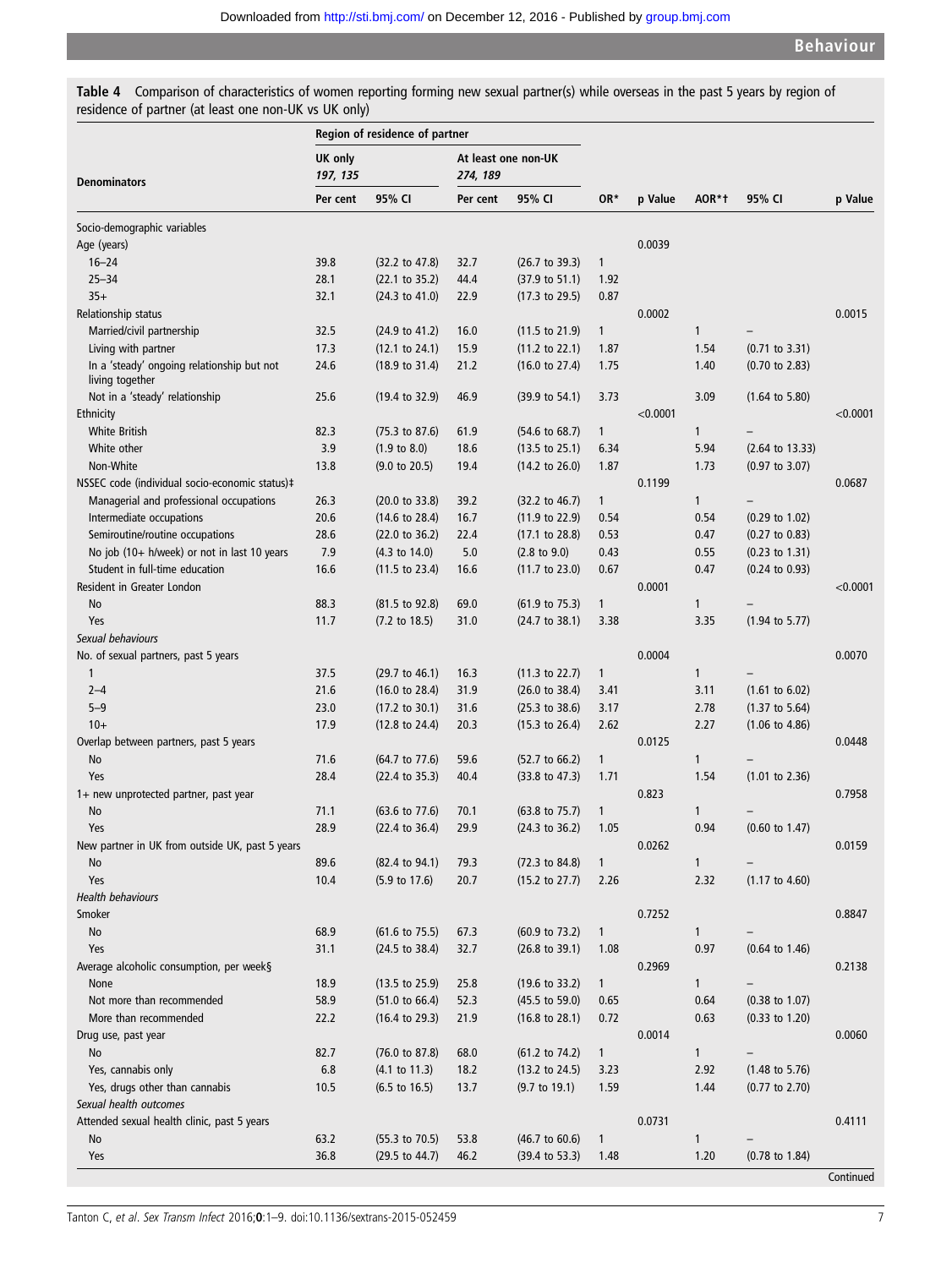#### <span id="page-7-0"></span>Table 4 Continued

|                             |                     | Region of residence of partner |          |                           |      |         |       |                           |         |
|-----------------------------|---------------------|--------------------------------|----------|---------------------------|------|---------|-------|---------------------------|---------|
| <b>Denominators</b>         | UK only<br>197, 135 |                                | 274, 189 | At least one non-UK       |      |         |       |                           |         |
|                             | Per cent            | 95% CI                         | Per cent | 95% CI                    | OR*  | p Value | AOR*t | 95% CI                    | p Value |
| HIV test, past 5 years      |                     |                                |          |                           |      | 0.0104  |       |                           | 0.0497  |
| Not in past 5 years/never   | 68.0                | $(60.0 \text{ to } 75.1)$      | 54.4     | $(47.2 \text{ to } 61.3)$ |      |         |       |                           |         |
| In past 5 years             | 32.0                | $(24.9 \text{ to } 40.0)$      | 45.6     | $(38.7 \text{ to } 52.8)$ | 1.78 |         | 1.55  | $(1.00 \text{ to } 2.41)$ |         |
| STI diagnosis, past 5 years |                     |                                |          |                           |      | 0.9939  |       |                           | 0.4766  |
| <b>No</b>                   | 82.1                | $(75.2 \text{ to } 87.4)$      | 82.1     | $(75.9 \text{ to } 87.0)$ |      |         |       |                           |         |
| Yes                         | 17.9                | $(12.6 \text{ to } 24.8)$      | 17.9     | $(12.9 \text{ to } 24.3)$ |      |         | 0.82  | $(0.47 \text{ to } 1.42)$ |         |
| <b>Risk perception</b>      |                     |                                |          |                           |      |         |       |                           |         |
| HIV/AIDS risk: to self      |                     |                                |          |                           |      | 0.5743  |       |                           | 0.8726  |
| Greatly at risk/quite a lot | 4.7                 | $(2.6 \text{ to } 8.5)$        | 4.4      | (24 to 7.9)               | 1.01 |         | 0.92  | $(0.36 \text{ to } 2.37)$ |         |
| Not very much               | 33.9                | $(26.8 \text{ to } 41.7)$      | 39.1     | $(32.8 \text{ to } 45.8)$ | 1.25 |         | 1.11  | $(0.71 \text{ to } 1.72)$ |         |
| Not at all at risk          | 61.5                | $(53.6 \text{ to } 68.8)$      | 56.6     | $(49.7 \text{ to } 63.2)$ |      |         |       |                           |         |
| Other STI risk: to self     |                     |                                |          |                           |      | 0.0442  |       |                           | 0.1660  |
| Greatly at risk/quite a lot | 6.4                 | $(3.7 \text{ to } 10.7)$       | 9.7      | $(6.2 \text{ to } 14.9)$  | 1.94 |         | 1.69  | $(0.81 \text{ to } 3.53)$ |         |
| Not very much               | 32.8                | $(26.2 \text{ to } 40.3)$      | 42.5     | $(36.3 \text{ to } 49.1)$ | 1.65 |         | 1.46  | $(0.94 \text{ to } 2.27)$ |         |
| Not at all at risk          | 60.8                | $(52.9 \text{ to } 68.1)$      | 47.7     | $(41.1 \text{ to } 54.5)$ |      |         |       |                           |         |

)Rs are for reporting at least one non-UK new partner while overseas versus reporting UK only new partner(s) while overseas

†Adjusted for age.

‡NSSEC, National Statistics Socio-Economic Classification.[12](#page-8-0)

§Recommended alcohol limits (21 units/week for men and 14 units/week for women) as defined by Royal College of Physicians.<sup>[13](#page-8-0)</sup>

STI, sexually transmitted infection.

of men only reporting partners from the UK while overseas. This proportion was higher in older men. Men who pay for sex are an important core group for STI transmission, not necessarily via their paid partners but through other high-risk behaviours.[20](#page-8-0)

#### Unanswered questions and future research

Given demographic changes, it is important that we monitor trends in sex while overseas across the life course as well as over time. Because of its association with higher risk sexual behaviour, research is also needed to examine the context of having sex while overseas to establish whether—and if so, how—travel abroad affects sexual behaviour. Work is also needed to establish the best ways of communicating safe sex messages in pretravel advice since previous interventions have shown limited effectiveness.<sup>2</sup>

#### **CONCLUSION**

Those reporting new partner(s) while overseas were at higher sexual risk overall, but those reporting having sex abroad are a heterogeneous group so travel advice should include, as

#### Key messages

- $\triangleright$  Men and women reporting new partner(s) while overseas were more likely to report a range of harmful health behaviours, including sexual risk and substance use.
- $\triangleright$  For the majority of those who formed new partnership(s) abroad at least one of these partners lived outside the UK.
- With international travel on the increase, and people travelling for many reasons, sexual health advice should be included as part of holistic health advice for all travellers.

standard, sexual health as part of holistic health advice for all travellers, regardless of age, destination or motivation for travel.

Handling editor Jackie A Cassell

Twitter Follow Soazig Clifton at [@soazigclifton](http://twitter.com/soazigclifton)

Acknowledgements Natsal-3 is a collaboration between University College London (London, UK), the London School of Hygiene and Tropical Medicine (London, UK), NatCen Social Research, Public Health England (formerly the Health Protection Agency) and the University of Manchester (Manchester, UK). NF is supported by a National Institute for Health Research Academic Clinical Lectureship. Since September 2015, KRM has been core funded by the UK Medical Research Council (MRC), MRC/CSO Social & Public Health Sciences Unit and University of Glasgow (MC\_UU\_12017–11). We thank the study participants; the team of interviewers, and operations and computing staff from NatCen Social Research.

Contributors CT, AMJ and CHM conceived this article. CT wrote the first draft of the article, with further contributions from all authors. CT did statistical analysis, with support from CHM. AMJ, KW, PS, WM and CHM, initial applicants for Natsal-3, wrote the study protocol and obtained funding. All authors interpreted data, reviewed successive drafts and approved the final version of the article.

Funding The study was supported by grants from the Medical Research Council (G0701757) and the Wellcome Trust (084840), with contributions from the Economic and Social Research Council and Department of Health.

Competing interests AMJ has been the Governor of the Wellcome Trust since 2011.

Ethics approval Oxfordshire Research Ethics Committee A (Ref: 10/H0604/27).

Provenance and peer review Not commissioned; externally peer reviewed.

Data sharing statement The Natsal-3 data and questionnaire are now publicly available from the UK Data Archive.

Open Access This is an Open Access article distributed in accordance with the terms of the Creative Commons Attribution (CC BY 4.0) license, which permits others to distribute, remix, adapt and build upon this work, for commercial use, provided the original work is properly cited. See: [http://creativecommons.org/licenses/](http://creativecommons.org/licenses/by/4.0/) [by/4.0/](http://creativecommons.org/licenses/by/4.0/)

#### REFERENCES

Office for National Statistics. Travel Trends, 2014. 2015. [http://www.ons.gov.uk/ons/](http://www.ons.gov.uk/ons/rel/ott/travel-trends/2014/index.html) [rel/ott/travel-trends/2014/index.html](http://www.ons.gov.uk/ons/rel/ott/travel-trends/2014/index.html)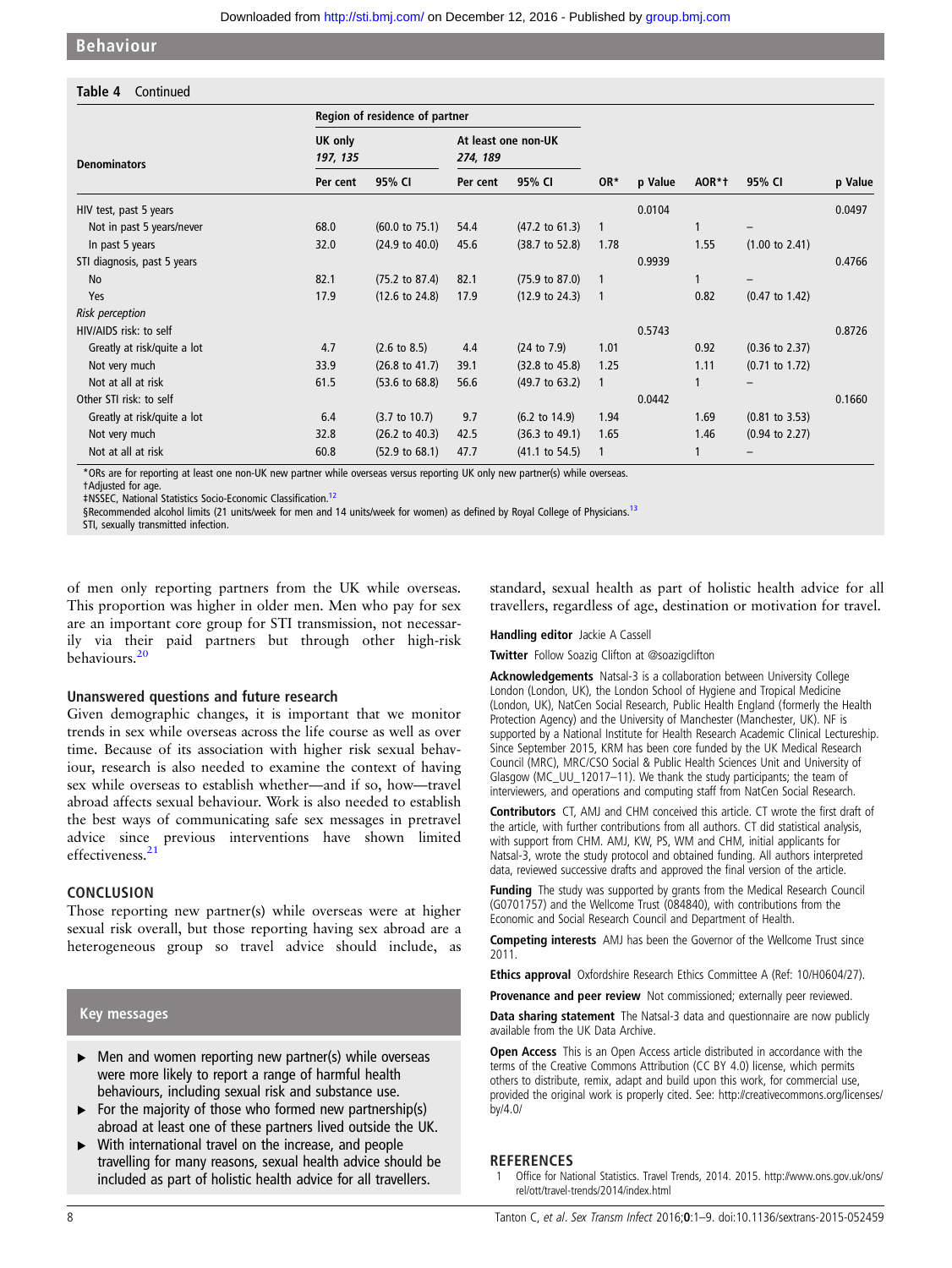- <span id="page-8-0"></span>2 Fenton KA, Chinouya M, Davidson O, et al. HIV transmission risk among sub-Saharan Africans in London travelling to their countries of origin. [AIDS Lond](http://dx.doi.org/10.1097/00002030-200107270-00017) [Engl](http://dx.doi.org/10.1097/00002030-200107270-00017) 2001;15:1442–5.
- 3 Burns FM, Evans AR, Mercer CH, et al. Sexual and HIV risk behaviour in central and eastern European migrants in London. [Sex Transm Infect](http://dx.doi.org/10.1136/sti.2010.047209) 2011;87:318–24.
- 4 Bellis MA, Hughes K, Thomson R, et al. Sexual behaviour of young people in international tourist resorts. [Sex Transm Infect](http://dx.doi.org/10.1136/sti.2003.005199) 2004;80:43–7.
- 5 Berdychevsky L, Poria Y, Uriely N. Sexual behavior in women's tourist experiences: Motivations, behaviors, and meanings. [Tour Manag](http://dx.doi.org/10.1016/j.tourman.2012.06.011) 2013;35:144–55.
- 6 Apostolopoulos Y, Sönmez S, Yu CH. HIV-risk behaviours of American spring break vacationers: a case of situational disinhibition? [Int J STD AIDS](http://dx.doi.org/10.1258/095646202320753673) 2002;13:733-43.
- 7 Pritchard A, Morgan N. Hotel Babylon? Exploring hotels as liminal sites of transition and transgression. [Tour Manag](http://dx.doi.org/10.1016/j.tourman.2005.05.015) 2006;27:762–72.
- 8 Mewhinney D, Herold E, Maticka-Tyndale E. Sexual scripts and risk taking of Canadian university students on spring break in Daytona beach, Florida. Can J Hum Sex 1995;3:273–88.
- 9 Mercer CH, Fenton KA, Wellings K, et al. Sex partner acquisition while overseas: results from a British national probability survey. [Sex Transm Infect](http://dx.doi.org/10.1136/sti.2007.026377) 2007;83:517–22.
- 10 Erens B, Phelps A, Clifton S, et al. Methodology of the third British National Survey of Sexual Attitudes and Lifestyles (Natsal-3). [Sex Transm Infect](http://dx.doi.org/10.1136/sextrans-2013-051359) 2014;90:84-9.
- 11 Mercer CH, Tanton C, Prah P, et al. Changes in sexual attitudes and lifestyles in Britain through the life course and over time: findings from The National Surveys of Sexual Attitudes and Lifestyles (Natsal). [Lancet](http://dx.doi.org/10.1016/S0140-6736(13)62035-8) 2013;382:1781–94.
- 12 Office for National Statistics. Standard Occupational Classification 2010: volumes 1–3. Basingstoke: Palgrave Macmillan, 2010.
- 13 Royal College of Physicians. The medical consequences of alcohol abuse, a great and growing evil. Tavistock Publications Ltd, 1987.
- 14 Vivancos R, Abubakar I, Hunter PR. Foreign travel, casual sex, and sexually transmitted infections: systematic review and meta-analysis. [Int J Infect Dis IJID Off](http://dx.doi.org/10.1016/j.ijid.2010.02.2251) [Publ Int Soc Infect Dis](http://dx.doi.org/10.1016/j.ijid.2010.02.2251) 2010;14:e842-51.
- 15 Richens J. Sexually transmitted infections and HIV among travellers: a review. [Travel](http://dx.doi.org/10.1016/j.tmaid.2005.06.010) Med [Infect Dis](http://dx.doi.org/10.1016/j.tmaid.2005.06.010) 2006;4:184–95.
- 16 Ward BJ, Plourde P. Travel and sexually transmitted infections. [J Travel Med](http://dx.doi.org/10.1111/j.1708-8305.2006.00061.x) 2006;13:300–17.
- 17 Busza J. Mobile Populations. In: Wellings K, Mitchell K, Collumbien M. Sexual Health: A public health perspective. Open University Press 2012:105–113.
- 18 Kramer MA, van den Hoek A, Coutinho RA, et al. Sexual risk behaviour among Surinamese and Antillean migrants travelling to their countries of origin. [Sex Transm](http://dx.doi.org/10.1136/sti.2004.014282) [Infect](http://dx.doi.org/10.1136/sti.2004.014282) 2005;81:508–10.
- 19 Office for National Statistics. Statistical bulletin: families and households, 2012. 2012. [http://www.ons.gov.uk/ons/dcp171778\\_284823.pdf](http://www.ons.gov.uk/ons/dcp171778_284823.pdf) (accessed 25 Oct 2015).
- 20 Jones KG, Johnson AM, Wellings K, et al. The prevalence of, and factors associated with, paying for sex among men resident in Britain: findings from the third National Survey of Sexual Attitudes and Lifestyles (Natsal-3). [Sex Transm Infect](http://dx.doi.org/10.1136/sextrans-2014-051683) 2015;91:116–23.
- 21 Croughs M, Remmen R, Van den Ende J. The effect of pre-travel advice on sexual risk behavior abroad: a systematic review. [J Travel Med](http://dx.doi.org/10.1111/jtm.12084) 2014;21:45-51.